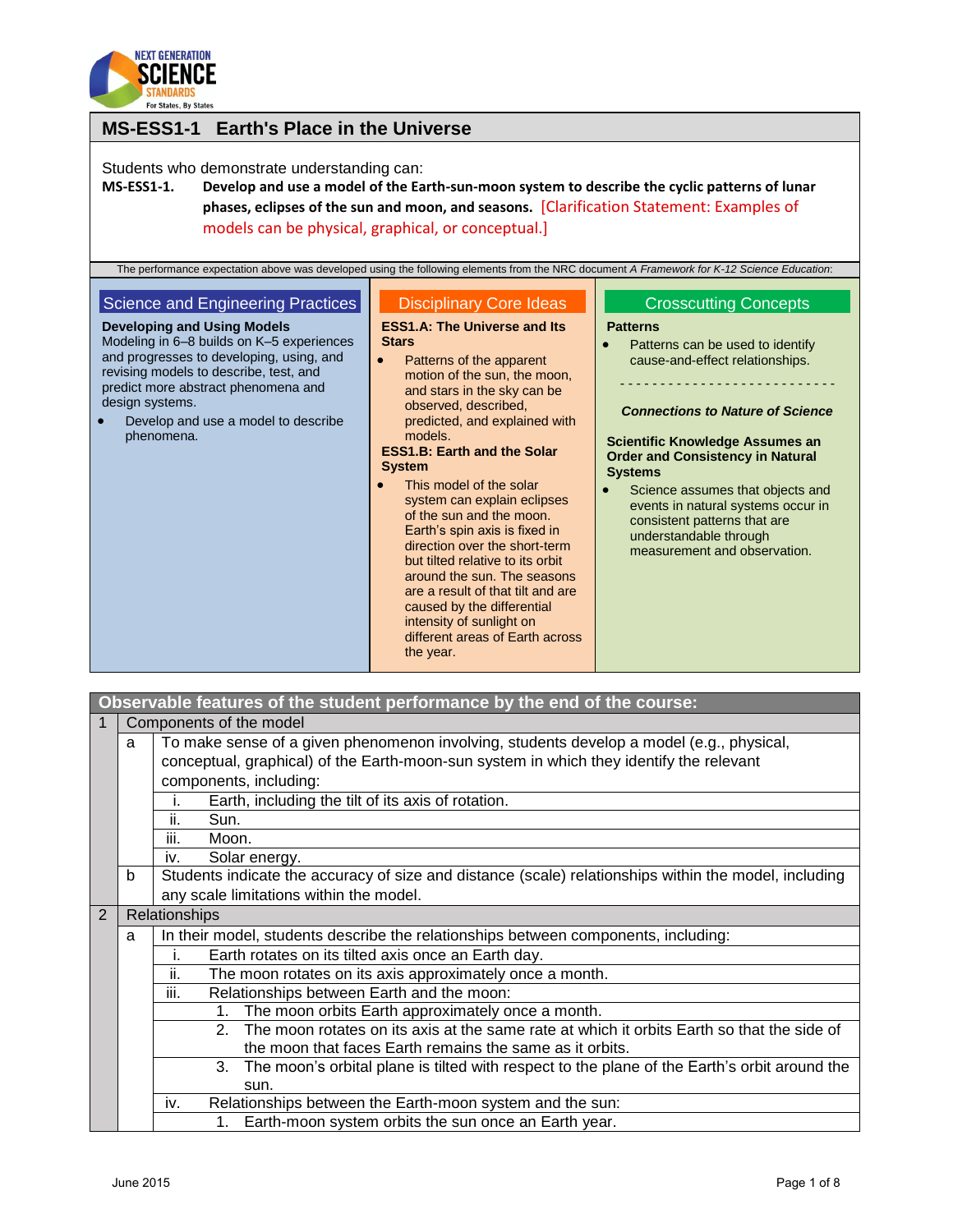|   |   |             | 2. Solar energy travels in a straight line from the sun to Earth and the moon so that the<br>side of Earth or the moon that faces the sun is illuminated.               |
|---|---|-------------|-------------------------------------------------------------------------------------------------------------------------------------------------------------------------|
|   |   | 3.          | Solar energy reflects off of the side of the moon that faces the sun and can travel to                                                                                  |
|   |   |             | Earth.                                                                                                                                                                  |
|   |   | 4.          | The distance between Earth and the sun stays relatively constant throughout the Earth's                                                                                 |
|   |   |             | orbit.                                                                                                                                                                  |
|   |   | 5.          | Solar energy travels in a straight line from the sun and hits different parts of the curved                                                                             |
|   |   |             | Earth at different angles - more directly at the equator and less directly at the poles.                                                                                |
|   |   | 6.          | The Earth's rotation axis is tilted with respect to its orbital plane around the sun. Earth                                                                             |
|   |   |             | maintains the same relative orientation in space, with its North Pole pointed toward the                                                                                |
| 3 |   | Connections | North Star throughout its orbit.                                                                                                                                        |
|   |   |             |                                                                                                                                                                         |
|   | a |             | Students use patterns observed from their model to provide causal accounts for events, including:                                                                       |
|   |   | i.          | Moon phases:                                                                                                                                                            |
|   |   | 1.          | Solar energy coming from the sun bounces off of the moon and is viewed on Earth as                                                                                      |
|   |   |             | the bright part of the moon.                                                                                                                                            |
|   |   | 2.          | The visible proportion of the illuminated part of the moon (as viewed from Earth)                                                                                       |
|   |   |             | changes over the course of a month as the location of the moon relative to Earth and<br>the sun changes.                                                                |
|   |   | 3.          | The moon appears to become more fully illuminated until "full" and then less fully                                                                                      |
|   |   |             | illuminated until dark, or "new," in a pattern of change that corresponds to what                                                                                       |
|   |   |             | proportion of the illuminated part of the moon is visible from Earth.                                                                                                   |
|   |   | ii.         | Eclipses:                                                                                                                                                               |
|   |   | 1.          | Solar energy is prevented from reaching the Earth during a solar eclipse because the                                                                                    |
|   |   |             | moon is located between the sun and Earth.                                                                                                                              |
|   |   | 2.          | Solar energy is prevented from reaching the moon (and thus reflecting off of the moon                                                                                   |
|   |   |             | to Earth) during a lunar eclipse because Earth is located between the sun and moon.                                                                                     |
|   |   | 3.          | Because the moon's orbital plane is tilted with respect to the plane of the Earth's orbit                                                                               |
|   |   |             | around the sun, for a majority of time during an Earth month, the moon is not in a                                                                                      |
|   |   |             | position to block solar energy from reaching Earth, and Earth is not in a position to block                                                                             |
|   |   |             | solar energy from reaching the moon.                                                                                                                                    |
|   |   | iii.        | Seasons:                                                                                                                                                                |
|   |   |             | 1. Because the Earth's axis is tilted, the most direct and intense solar energy occurs over                                                                             |
|   |   |             | the summer months, and the least direct and intense solar energy occurs over the                                                                                        |
|   |   |             | winter months.                                                                                                                                                          |
|   |   | 2.          | The change in season at a given place on Earth is directly related to the orientation of                                                                                |
|   |   |             | the tilted Earth and the position of Earth in its orbit around the sun because of the                                                                                   |
|   |   |             | change in the directness and intensity of the solar energy at that place over the course                                                                                |
|   |   |             | of the year.                                                                                                                                                            |
|   |   |             | Summer occurs in the Northern Hemisphere at times in the Earth's orbit when the<br>а.<br>northern axis of Earth is tilted toward the sun. Summer occurs in the Southern |
|   |   |             | Hemisphere at times in the Earth's orbit when the southern axis of Earth is tilted                                                                                      |
|   |   |             | toward the sun.                                                                                                                                                         |
|   |   |             | Winter occurs in the Northern Hemisphere at times in the Earth's orbit when the<br>b.                                                                                   |
|   |   |             | northern axis of Earth is tilted away from the sun. Summer occurs in the Southern                                                                                       |
|   |   |             | Hemisphere at times in the Earth's orbit when the southern axis of Earth is tilted                                                                                      |
|   |   |             | away from the sun.                                                                                                                                                      |
|   | b |             | Students use their model to predict:                                                                                                                                    |
|   |   | i.          | The phase of the moon when given the relative locations of the Earth, sun, and moon.                                                                                    |
|   |   | ii.         | The relative positions of the Earth, sun, and moon when given a moon phase.                                                                                             |
|   |   | iii.        | Whether an eclipse will occur, given the relative locations of the Earth, sun, and moon and a                                                                           |
|   |   |             | position on Earth from which the moon or sun can be viewed (depending on the type of                                                                                    |
|   |   |             | eclipse).                                                                                                                                                               |
|   |   | iv.         | The relative positions of the Earth, sun, and moon, given a type of eclipse and a position on                                                                           |
|   |   |             | Earth from which the moon/sun can be viewed.                                                                                                                            |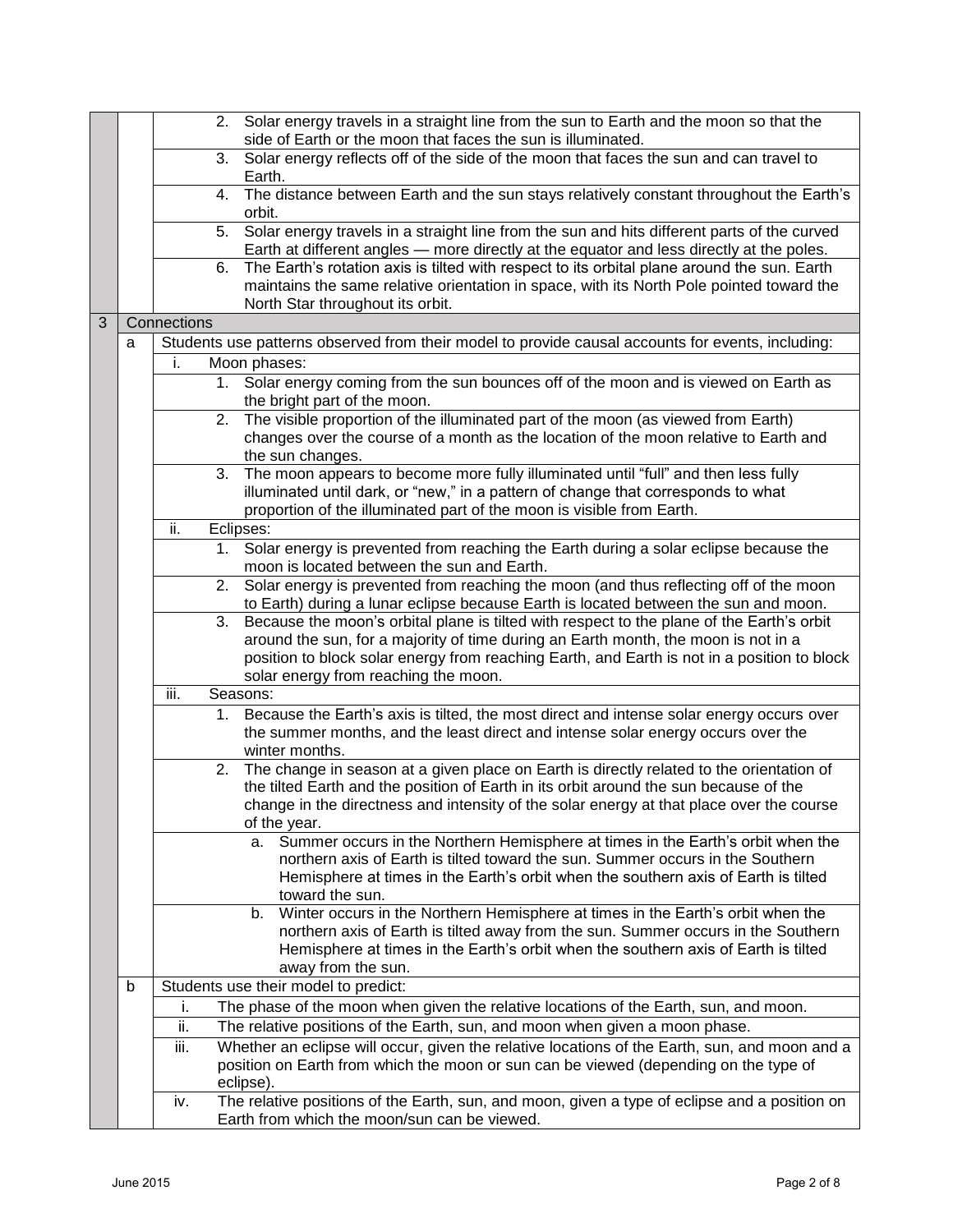# **MS-ESS1-2 Earth's Place in the Universe**

# Students who demonstrate understanding can:

**MS-ESS1-2. Develop and use a model to describe the role of gravity in the motions within galaxies and the solar system.** [Clarification Statement: Emphasis for the model is on gravity as the force that holds together the solar system and Milky Way galaxy and controls orbital motions within them. Examples of models can be physical (such as the analogy of distance along a football field or computer visualizations of elliptical orbits) or conceptual (such as mathematical proportions relative to the size of familiar objects such as students' school or state).] [*Assessment Boundary: Assessment does not include Kepler's Laws of orbital motion or the apparent retrograde motion of the planets as viewed from Earth.*]

|  | The performance expectation above was developed using the following elements from the NRC document A Framework for K-12 Science Education: |
|--|--------------------------------------------------------------------------------------------------------------------------------------------|
|  |                                                                                                                                            |

| Science and Engineering Practices                                                                                                                                                                                                                                                    | <b>Disciplinary Core Ideas</b>                                                                                                                                                                                                                                                                                                                                                                                                                                                                                                                  | <b>Crosscutting Concepts</b>                                                                                                                                                                                                                                                                                                                                                                                             |
|--------------------------------------------------------------------------------------------------------------------------------------------------------------------------------------------------------------------------------------------------------------------------------------|-------------------------------------------------------------------------------------------------------------------------------------------------------------------------------------------------------------------------------------------------------------------------------------------------------------------------------------------------------------------------------------------------------------------------------------------------------------------------------------------------------------------------------------------------|--------------------------------------------------------------------------------------------------------------------------------------------------------------------------------------------------------------------------------------------------------------------------------------------------------------------------------------------------------------------------------------------------------------------------|
| <b>Developing and Using Models</b><br>Modeling in 6-8 builds on K-5 experiences<br>and progresses to developing, using, and<br>revising models to describe, test, and<br>predict more abstract phenomena and<br>design systems.<br>Develop and use a model to describe<br>phenomena. | <b>ESS1.A: The Universe and Its Stars</b><br>Earth and its solar system are part<br>of the Milky Way galaxy, which is<br>one of many galaxies in the<br>universe.<br><b>ESS1.B: Earth and the Solar System</b><br>The solar system consists of the<br>sun and a collection of objects,<br>including planets, their moons, and<br>asteroids that are held in orbit<br>around the sun by its gravitational<br>pull on them.<br>The solar system appears to have<br>$\bullet$<br>formed from a disk of dust and<br>gas, drawn together by gravity. | <b>Systems and System Models</b><br>Models can be used to<br>represent systems and their<br>interactions.<br><b>Connections to Nature of Science</b><br><b>Scientific Knowledge Assumes</b><br>an Order and Consistency in<br><b>Natural Systems</b><br>Science assumes that objects<br>and events in natural systems<br>occur in consistent patterns that<br>are understandable through<br>measurement and observation. |
|                                                                                                                                                                                                                                                                                      |                                                                                                                                                                                                                                                                                                                                                                                                                                                                                                                                                 |                                                                                                                                                                                                                                                                                                                                                                                                                          |

# **Observable features of the student performance by the end of the course:**

| $\mathbf 1$                          | Components of the model                                     |                                                                              |                                                                                                   |  |
|--------------------------------------|-------------------------------------------------------------|------------------------------------------------------------------------------|---------------------------------------------------------------------------------------------------|--|
|                                      | a                                                           |                                                                              | To make sense of a given phenomenon, students develop a model in which they identify the relevant |  |
| components of the system, including: |                                                             |                                                                              |                                                                                                   |  |
|                                      |                                                             | Gravity.<br>I.                                                               |                                                                                                   |  |
|                                      |                                                             | ii.                                                                          | The solar system as a collection of bodies, including the sun, planets, moons, and asteroids.     |  |
|                                      |                                                             | Ш.                                                                           | The Milky Way galaxy as a collection of stars (e.g., the sun) and their associated systems of     |  |
|                                      |                                                             | objects.                                                                     |                                                                                                   |  |
|                                      |                                                             | Other galaxies in the universe<br>İV.                                        |                                                                                                   |  |
|                                      | b                                                           |                                                                              | Students indicate the relative spatial scales of solar systems and galaxies in the model.         |  |
| 2                                    |                                                             | <b>Relationships</b>                                                         |                                                                                                   |  |
|                                      | a                                                           |                                                                              | Students describe the relationships and interactions between components of the solar and galaxy   |  |
|                                      |                                                             | systems, including:                                                          |                                                                                                   |  |
|                                      |                                                             | Gravity as an attractive force between solar system and galaxy objects that: |                                                                                                   |  |
|                                      |                                                             | Increases with the mass of the interacting objects increases.<br>$1_{-}$     |                                                                                                   |  |
|                                      | Decreases as the distances between objects increases.<br>2. |                                                                              |                                                                                                   |  |
|                                      |                                                             | ii.                                                                          | The orbital motion of objects in our solar system (e.g., moons orbit around planets, all objects  |  |
|                                      |                                                             | within the solar system orbit the sun).                                      |                                                                                                   |  |
|                                      |                                                             | iii.                                                                         | The orbital motion, in the form of a disk, of vast numbers of stars around the center of the      |  |
|                                      |                                                             | Milky Way.                                                                   |                                                                                                   |  |
|                                      |                                                             | iv.                                                                          | That our solar system is one of many systems orbiting the center of the larger system of the      |  |
|                                      |                                                             | Milky Way galaxy.                                                            |                                                                                                   |  |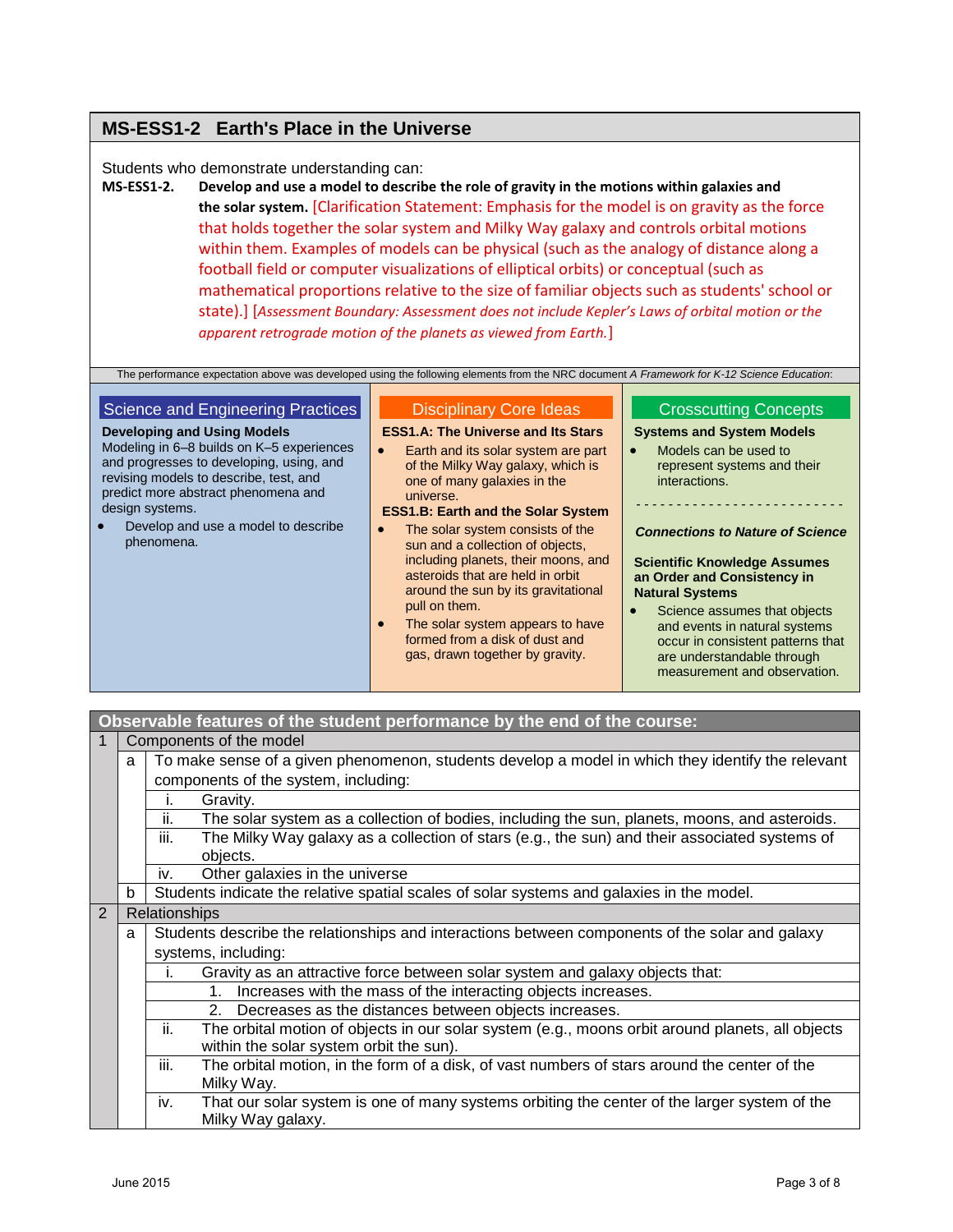|   |                                                                                                            | The Milky Way is one of many galaxy systems in the universe.<br>v.                                    |  |
|---|------------------------------------------------------------------------------------------------------------|-------------------------------------------------------------------------------------------------------|--|
| 3 | Connections                                                                                                |                                                                                                       |  |
|   | Students use the model to describe that gravity is a predominantly inward-pulling force that can keep<br>a |                                                                                                       |  |
|   |                                                                                                            | smaller/less massive objects in orbit around larger/more massive objects.                             |  |
|   | $\mathbf b$                                                                                                | Students use the model to describe that gravity causes a pattern of smaller/less massive objects      |  |
|   |                                                                                                            | orbiting around larger/more massive objects at all system scales in the universe, including that:     |  |
|   |                                                                                                            | Gravitational forces from planets cause smaller objects (e.g., moons) to orbit around planets.        |  |
|   |                                                                                                            | ii.<br>The gravitational force of the sun causes the planets and other bodies to orbit around it,     |  |
|   |                                                                                                            | holding the solar system together.                                                                    |  |
|   |                                                                                                            | iii.<br>The gravitational forces from the center of the Milky Way cause stars and stellar systems to  |  |
|   |                                                                                                            | orbit around the center of the galaxy.                                                                |  |
|   |                                                                                                            | The hierarchy pattern of orbiting systems in the solar system was established early in its<br>iv.     |  |
|   |                                                                                                            | history as the disk of dust and gas was driven by gravitational forces to form moon-planet and        |  |
|   |                                                                                                            | planet-sun orbiting systems.                                                                          |  |
|   | C                                                                                                          | Students use the model to describe that objects too far away from the sun do not orbit it because the |  |
|   |                                                                                                            | sun's gravitational force on those objects is too weak to pull them into orbit.                       |  |
|   | <sub>d</sub>                                                                                               | Students use the model to describe what a given phenomenon might look like without gravity (e.g.,     |  |
|   |                                                                                                            | smaller planets would move in straight paths through space, rather than orbiting a more massive       |  |
|   |                                                                                                            | body).                                                                                                |  |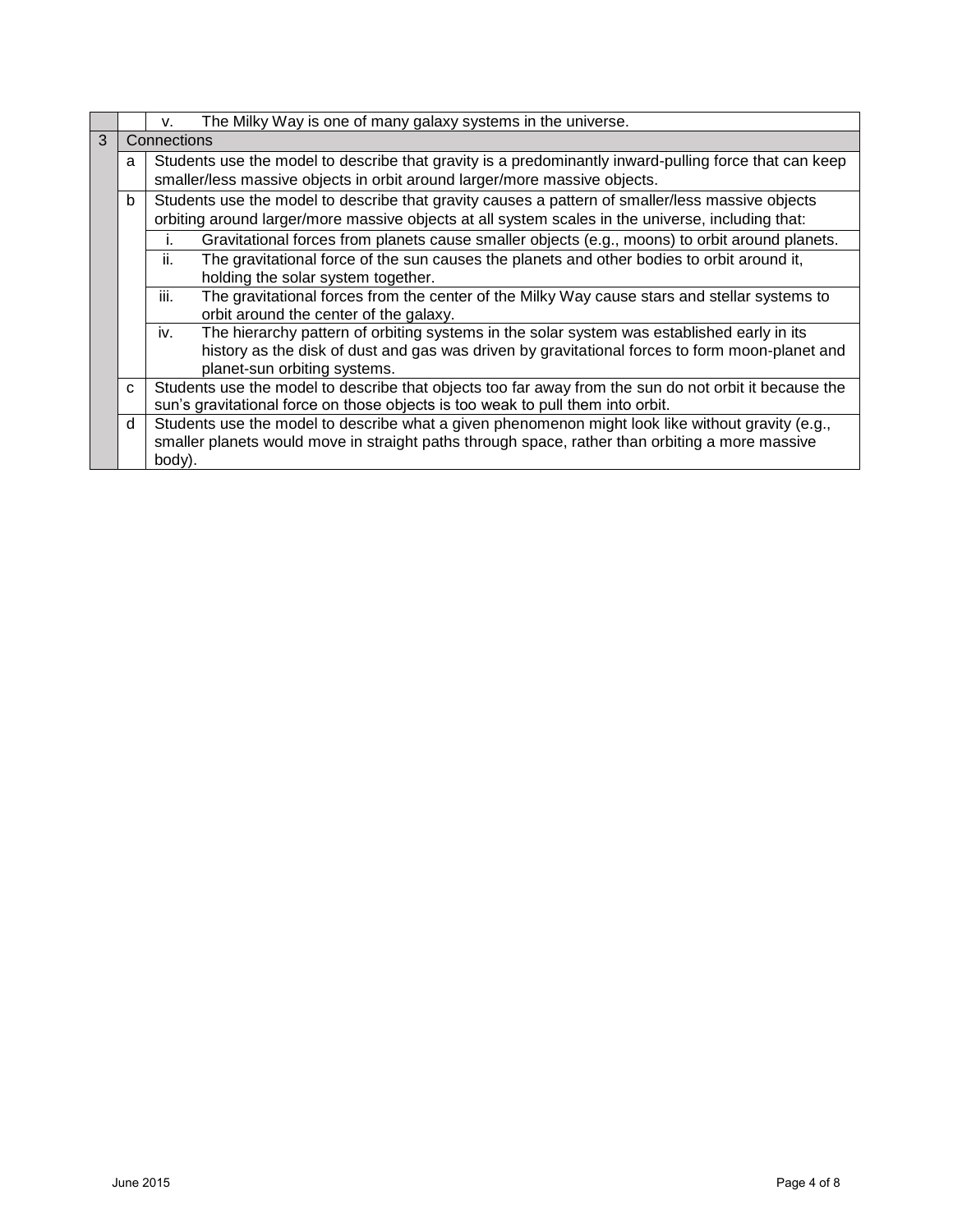# **MS-ESS1-3 Earth's Place in the Universe**

Students who demonstrate understanding can:

**MS-ESS1-3. Analyze and interpret data to determine scale properties of objects in the solar system.** [Clarification Statement: Emphasis is on the analysis of data from Earth-based instruments, space-based telescopes, and spacecraft to determine similarities and differences among solar system objects. Examples of scale properties include the sizes of an object's layers (such as crust and atmosphere), surface features (such as volcanoes), and orbital radius. Examples of data include statistical information, drawings and photographs, and models.] [*Assessment Boundary: Assessment does not include recalling facts about properties of the planets and other solar system bodies.*]

The performance expectation above was developed using the following elements from the NRC document *A Framework for K-12 Science Education*:

#### Science and Engineering Practices **Analyzing and Interpreting Data** Analyzing data in 6–8 builds on K–5 Disciplinary Core Ideas **ESS1.B: Earth and the Solar System**

experiences and progresses to extending quantitative analysis to investigations, distinguishing between correlation and causation, and basic statistical techniques of data and error analysis.

• Analyze and interpret data to determine similarities and differences in findings.

• The solar system consists of the sun and a collection of objects, including planets, their moons, and asteroids that are held in orbit around the sun by its gravitational pull on them.

## Crosscutting Concepts

## **Scale, Proportion, and Quantity**

• Time, space, and energy phenomena can be observed at various scales using models to study systems that are too large or too small.

- - - - - - - - - - - - - - - - - - - - - - - - - - - - - -

### *Connections to Engineering,Technology, and Applications of Science*

## **Interdependence of Science, Engineering, and Technology**

**Engineering advances have led to** important discoveries in virtually every field of science and scientific discoveries have led to the development of entire industries and engineered systems.

|                        | Observable features of the student performance by the end of the course: |                                                                                                                                                                                                                                                                                                                                       |  |  |
|------------------------|--------------------------------------------------------------------------|---------------------------------------------------------------------------------------------------------------------------------------------------------------------------------------------------------------------------------------------------------------------------------------------------------------------------------------|--|--|
|                        |                                                                          | Organizing data                                                                                                                                                                                                                                                                                                                       |  |  |
|                        | a                                                                        | Students organize given data on solar system objects (e.g., surface features, object layers, orbital<br>radii) from various Earth- and space-based instruments to allow for analysis and interpretation (e.g.,<br>transforming tabular data into pictures, diagrams, graphs, or physical models that illustrate changes<br>in scale). |  |  |
|                        | $\mathbf b$                                                              | Students describe that different representations illustrate different characteristics of objects in the                                                                                                                                                                                                                               |  |  |
|                        |                                                                          | solar system, including differences in scale.                                                                                                                                                                                                                                                                                         |  |  |
| $\overline{2}$         |                                                                          | Identifying relationships                                                                                                                                                                                                                                                                                                             |  |  |
|                        | a                                                                        | Students use quantitative analyses to describe similarities and differences among solar system                                                                                                                                                                                                                                        |  |  |
|                        |                                                                          | objects by describing patterns of features of those objects at different scales, including:                                                                                                                                                                                                                                           |  |  |
| Distance from the sun. |                                                                          |                                                                                                                                                                                                                                                                                                                                       |  |  |
|                        |                                                                          | ii.<br>Diameter.                                                                                                                                                                                                                                                                                                                      |  |  |
|                        |                                                                          | iii.<br>Surface features (e.g., sizes of volcanoes).                                                                                                                                                                                                                                                                                  |  |  |
|                        |                                                                          | Structure.<br>İV.                                                                                                                                                                                                                                                                                                                     |  |  |
|                        |                                                                          | Composition (e.g., ice versus rock versus gas).<br>v.                                                                                                                                                                                                                                                                                 |  |  |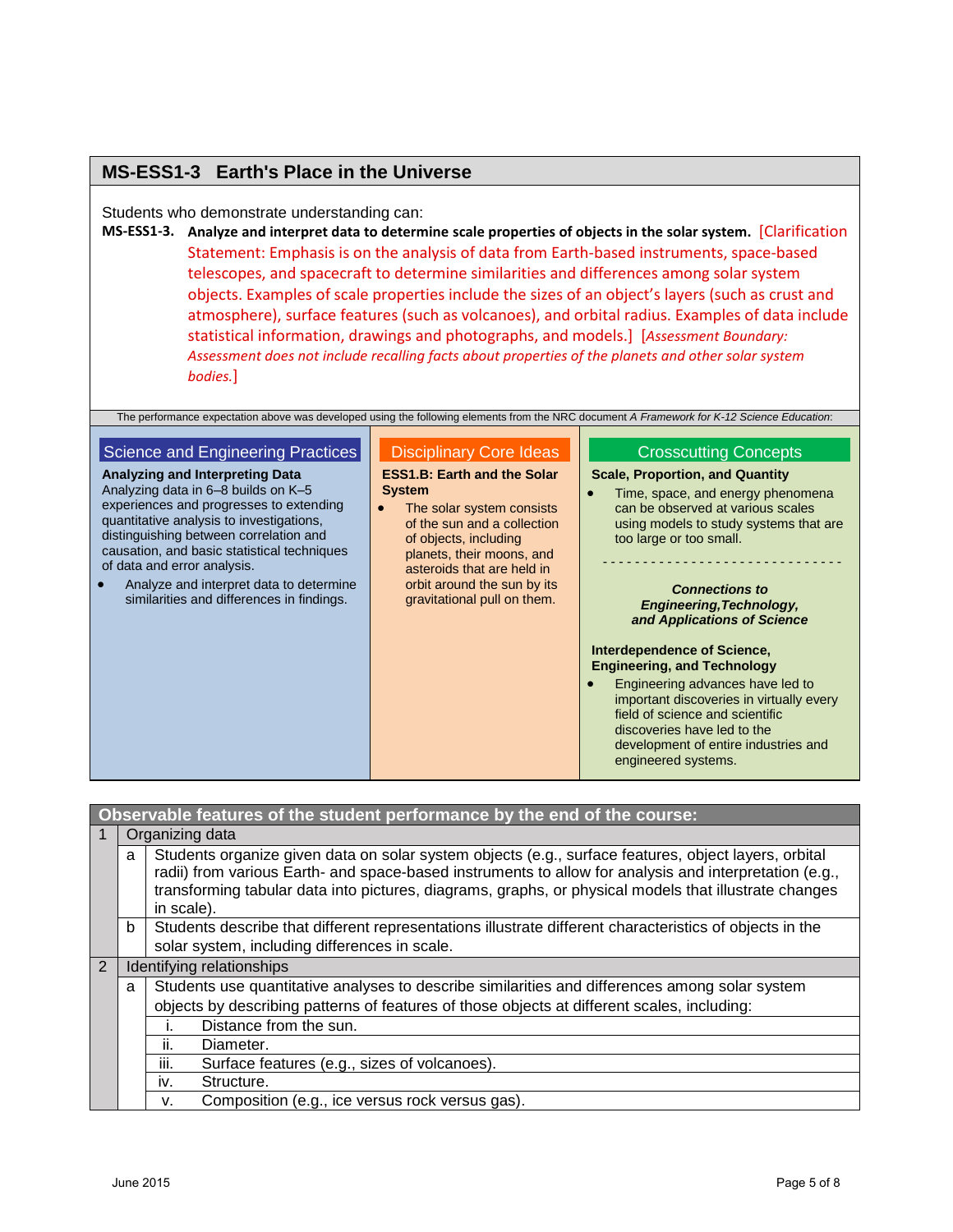|   | b            | Students identify advances in solar system science made possible by improved engineering (e.g.,<br>knowledge of the evolution of the solar system from lunar exploration and space probes) and new<br>developments in engineering made possible by advances in science (e.g., space-based telescopes<br>from advances in optics and aerospace engineering).                                                                                                                             |
|---|--------------|-----------------------------------------------------------------------------------------------------------------------------------------------------------------------------------------------------------------------------------------------------------------------------------------------------------------------------------------------------------------------------------------------------------------------------------------------------------------------------------------|
| 3 |              | Interpreting data                                                                                                                                                                                                                                                                                                                                                                                                                                                                       |
|   | a            | Students use the patterns they find in multiple types of data at varying scales to draw conclusions<br>about the identifying characteristics of different categories of solar system objects (e.g., planets,<br>meteors, asteroids, comets) based on their features, composition, and locations within the solar<br>system (e.g., most asteroids are rocky bodies between Mars and Jupiter, while most comets reside in<br>orbits farther from the sun and are composed mostly of ice). |
|   | b            | Students use patterns in data as evidence to describe that two objects may be similar when viewed<br>at one scale (e.g., types of surface features) but may appear to be quite different when viewed at a<br>different scale (e.g., diameter or number of natural satellites).                                                                                                                                                                                                          |
|   | $\mathbf{C}$ | Students use the organization of data to facilitate drawing conclusions about the patterns of scale<br>properties at more than one scale, such as those that are too large or too small to directly observe.                                                                                                                                                                                                                                                                            |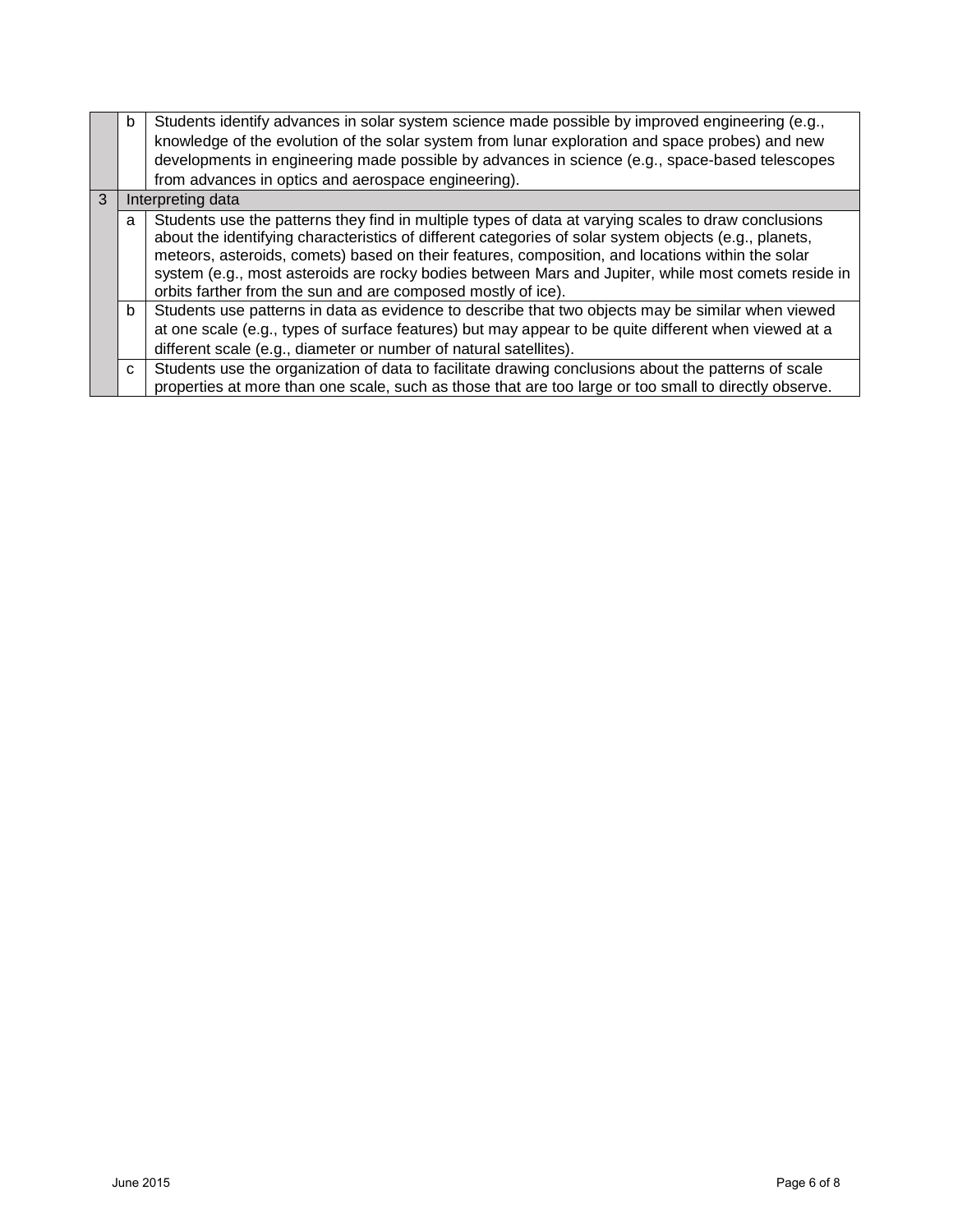# **MS-ESS1-4 Earth's Place in the Universe**

# Students who demonstrate understanding can:

**MS-ESS1-4. Construct a scientific explanation based on evidence from rock strata for how the geologic time scale is used to organize Earth's 4.6-billion-year-old history.** [Clarification Statement: Emphasis is on how analyses of rock formations and the fossils they contain are used to establish relative ages of major events in Earth's history. Examples of Earth's major events could range from being very recent (such as the last Ice Age or the earliest fossils of homo sapiens) to very old (such as the formation of Earth or the earliest evidence of life). Examples can include the formation of mountain chains and ocean basins, the evolution or extinction of particular living organisms, or significant volcanic eruptions.] [*Assessment Boundary: Assessment does not include recalling the names of specific periods or epochs and events within them.*]

The performance expectation above was developed using the following elements from the NRC document *A Framework for K-12 Science Education*:

# Science and Engineering Practices

## **Constructing Explanations and Designing Solutions**

Constructing explanations and designing solutions in 6–8 builds on K–5 experiences and progresses to include constructing explanations and designing solutions supported by multiple sources of evidence consistent with scientific ideas, principles, and theories.

 Construct a scientific explanation based on valid and reliable evidence obtained from sources (including the students' own experiments) and the assumption that theories and laws that describe the natural world operate today as they did in the past and will continue to do so in the future.

# Disciplinary Core Ideas

**ESS1.C: The History of Planet Earth**

• The geologic time scale interpreted from rock strata provides a way to organize Earth's history. Analyses of rock strata and the fossil record provide only relative dates, not an absolute scale.

# Crosscutting Concepts

**Scale, Proportion, and Quantity**

• Time, space, and energy phenomena can be observed at various scales using models to study systems that are too large or too small.

|                |                                           | Observable features of the student performance by the end of the course:                                                                                                                                                                             |  |  |
|----------------|-------------------------------------------|------------------------------------------------------------------------------------------------------------------------------------------------------------------------------------------------------------------------------------------------------|--|--|
|                | Articulating the explanation of phenomena |                                                                                                                                                                                                                                                      |  |  |
|                | a                                         | Students articulate a statement that relates the given phenomenon to a scientific idea, including how<br>events in the Earth's 4.6 billion-year-old history are organized relative to one another using the<br>geologic time scale.                  |  |  |
|                | b                                         | Students use evidence and reasoning to construct an explanation. In their explanation, students<br>describe how the relative order of events is determined on the geologic time scale using:                                                         |  |  |
|                |                                           | Rock strata and relative ages of rock units (e.g., patterns of layering).<br>ı.                                                                                                                                                                      |  |  |
|                |                                           | Major events in the Earth's history and/or specific changes in fossils over time (e.g., formation<br>ii.<br>of mountain chains, formation of ocean basins, volcanic eruptions, glaciations, asteroid<br>impacts, extinctions of groups of organism). |  |  |
| $\overline{2}$ |                                           | Evidence                                                                                                                                                                                                                                             |  |  |
|                | a                                         | Students identify and describe the evidence necessary for constructing the explanation, including:                                                                                                                                                   |  |  |
|                |                                           | Types and order of rock strata.                                                                                                                                                                                                                      |  |  |
|                |                                           | ii.<br>The fossil record.                                                                                                                                                                                                                            |  |  |
|                |                                           | iii.<br>Identification of and evidence for major event(s) in the Earth's history (e.g., volcanic eruptions,<br>asteroid impacts, etc.).                                                                                                              |  |  |
|                | b                                         | Students use multiple valid and reliable sources of evidence, which may include students' own<br>experiments.                                                                                                                                        |  |  |
|                |                                           | Reasoning                                                                                                                                                                                                                                            |  |  |